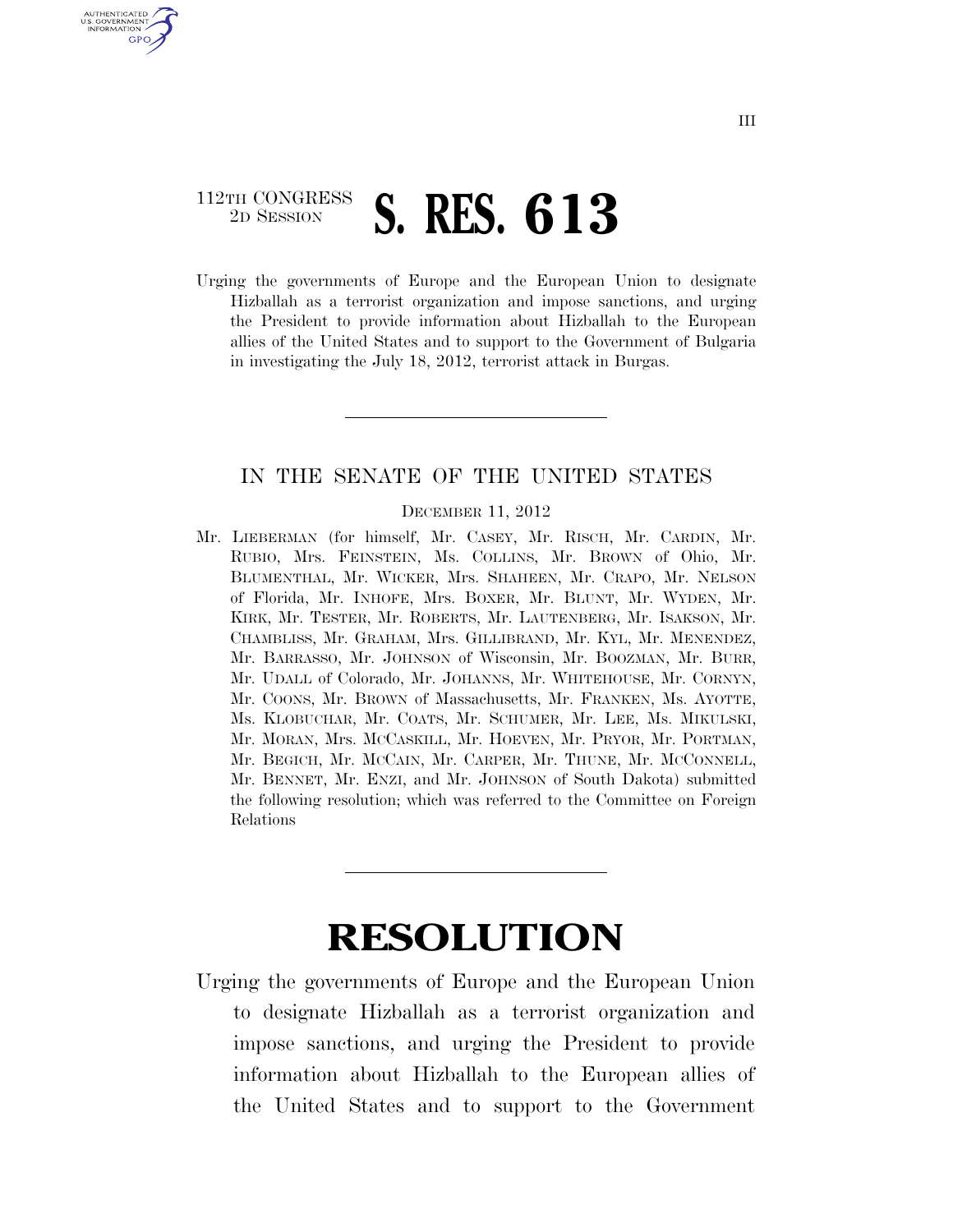of Bulgaria in investigating the July 18, 2012, terrorist attack in Burgas.

- Whereas the Department of State has designated Hizballah as a foreign terrorist organization since October 1997;
- Whereas the United States Government designated Hizballah a specially designated terrorist organization in January 1995 and a ''Specially Designated Global Terrorist'' pursuant to Executive Order 13224 (66 Fed. Reg. 49079) in October 2001;
- Whereas Hizballah was established in 1982 through the direct sponsorship and support of Iran's Islamic Revolutionary Guards Corps (IRGC) Quds Force and continues to receive training, weapons, and explosives, as well as political, diplomatic, monetary, and organizational aid, from Iran;
- Whereas Hizballah has been implicated in multiple acts of terrorism over the past 30 years, including the bombings in Lebanon in 1983 of the United States Embassy, the United States Marine barracks, and the French Army barracks, the airline hijackings and the kidnapping of European, American, and other Western hostages in the 1980s and 1990s, and support of the Khobar Towers attack in Saudi Arabia that killed 19 Americans in 1996;
- Whereas, according to the 2011 Country Reports on Terrorism issued by the Department of State, ''Since at least 2004, Hizballah has provided training to select Iraqi Shia militants, including on the construction and use of improvised explosive devices (IEDs) that can penetrate heavilyarmored vehicles.'';
- Whereas, in 2007, a senior Hizballah operative, Ali Mussa Daqduq, was captured in Iraq with detailed documents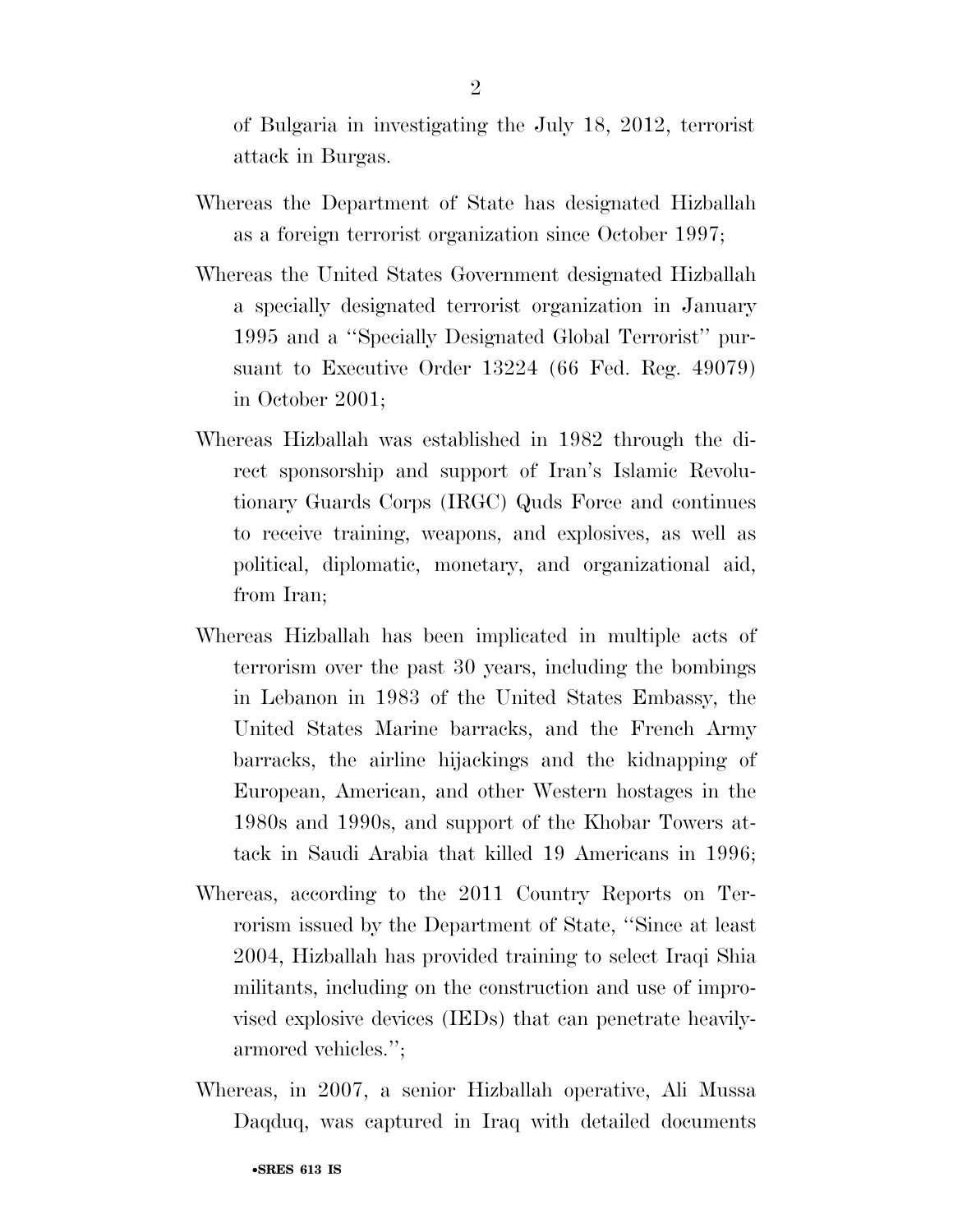that discussed tactics to attack Iraqi and coalition forces, and has been directly implicated in a terrorist attack that resulted in the murder of 5 members of the United States Armed Forces;

- Whereas Hizballah has been implicated in the terrorist attacks in Buenos Aires, Argentina, on the Israeli Embassy in 1992 and the Argentine Israelite Mutual Association in 1994;
- Whereas Hizballah has been implicated in acts of terrorism and extrajudicial violence in Lebanon, including the assassination of political opponents;
- Whereas, in June 2011, the Special Tribunal for Lebanon, an international tribunal for the prosecution of those responsible for the February 14, 2005, assassination of former Lebanese Prime Minister Rafiq Hariri, issued arrest warrants against 4 senior Hizballah members, including its top military commander, Mustafa Badr al-Din, identified as the primary suspect in the assassination;
- Whereas, according to the 2011 Country Reports on Terrorism issued by the Department of State, Hizballah is ''the likely perpetrator'' of 2 bomb attacks that wounded United Nations Interim Force in Lebanon (UNIFIL) peacekeepers in Lebanon during 2011;
- Whereas, according to the October 18, 2012, report of the Secretary-General of the United Nations to the United Nations Security Council on the implementation of Security Council Resolution 1559 (2004) (in this preamble referred to as the ''October 18 Report''), ''The maintenance by Hizbullah of sizeable sophisticated military capabilities outside the control of the Government of Lebanon . . . creates an atmosphere of intimidation in the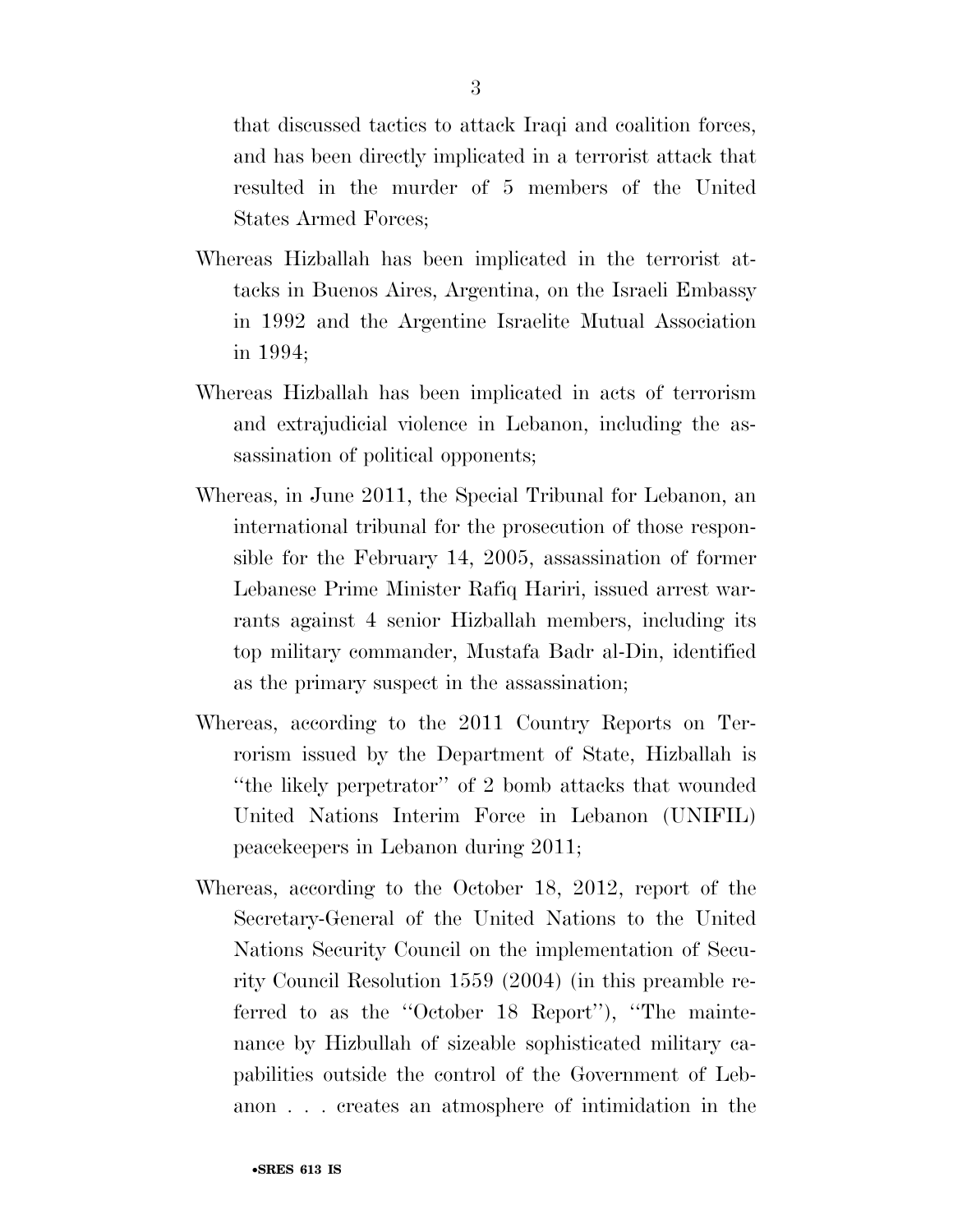country[,] . . . puts Lebanon in violation of its obligations under Resolution 1559 (2004)[,] and constitutes a threat to regional peace and stability.'';

- Whereas John Brennan, Assistant to the President for Homeland Security and Counterterrorism, stated on October 26, 2012, that Hizballah's ''social and political activities must not obscure [its] true nature or prevent us from seeing it for what it is—an international terrorist organization actively supported by Iran's Islamic Revolutionary Guards Corps – Quds Force'';
- Whereas David Cohen, Under Secretary of the Treasury for Terrorism and Financial Intelligence, stated on August 10, 2012, ''Before al Qaeda's attack on the U.S. on September 11, 2001, Hizballah was responsible for killing more Americans in terrorist attacks than any other terrorist group.'';
- Whereas, according to a September 13, 2012, Department of the Treasury press release, ''The last year has witnessed Hizballah's most aggressive terrorist plotting outside the Middle East since the 1990s.";
- Whereas, since 2011, Hizballah has been implicated in thwarted terrorist plots in Azerbaijan, Cyprus, Thailand, and elsewhere;
- Whereas, on July 18, 2012, a suicide bomber attacked a bus in Burgas, Bulgaria, murdering 5 Israeli tourists and the Bulgarian bus driver in a terrorist attack that, according to Mr. Brennan, ''bore the hallmarks of a Hizballah attack'';
- Whereas Israeli prime minister Benjamin Netanyahu has stated of the Burgas terrorist attack, ''We have unques-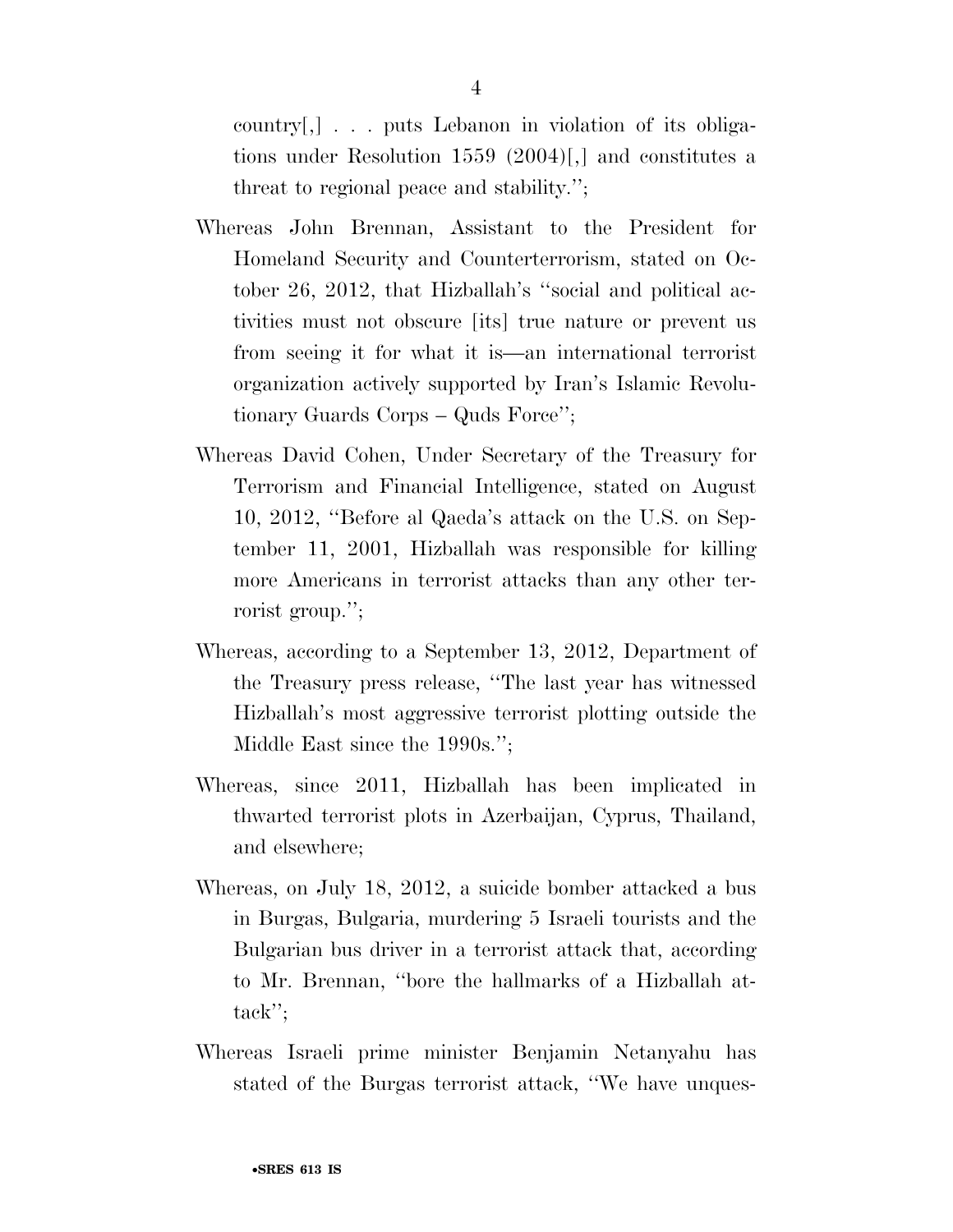tionable, fully substantiated evidence that this was done by Hizballah backed by Iran.'';

- Whereas Bulgaria is a member of the European Union and a member of the North Atlantic Treaty Organization (NATO);
- Whereas, according to the October 18 Report, ''There have been credible reports suggesting involvement by Hizbullah and other Lebanese political forces in support of the parties in the conflict in Syria. . . . Such militant activities by Hizbullah in Syria contradict and undermine the disassociation policy of the Government of Lebanon, of which Hizbullah is a coalition member.'';
- Whereas, on October 26, 2012, Mr. Brennan stated, ''We have seen Hizballah training militants in Yemen and Syria, where it continues to provide material support to the regime of Bashar al Assad, in part to preserve its weapon supply lines.'';
- Whereas, on August 10, 2012, the Department of the Treasury designated Hizballah pursuant to Executive Order 13582 (76 Fed. Reg. 52209), which targets those responsible for human rights abuses in Syria, for providing support to the Government of Syria;
- Whereas, according to the Department of the Treasury, since early 2011, Hizballah ''has provided training, advice and extensive logistical support to the Government of Syria's increasingly ruthless effort to fight against the opposition'' and has ''directly trained Syrian government personnel inside Syria and has facilitated the training of Syrian forces by Iran's terrorism arm, the Islamic Revolutionary Guards Corps – Qods Force'';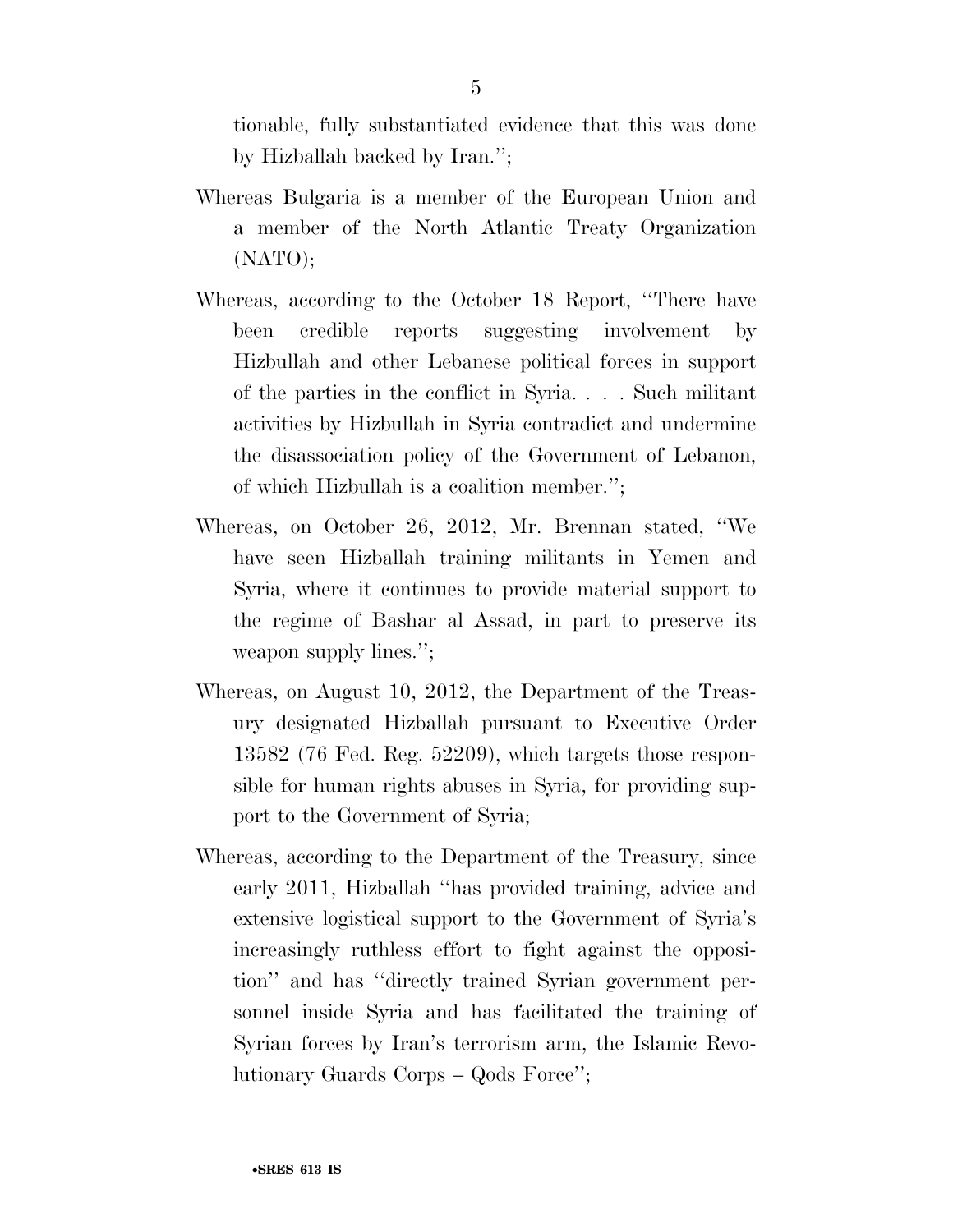- Whereas, on September 13, 2012, the Department of the Treasury designated the Secretary-General of Hizballah, Hasan Nasrallah, for overseeing ''Hizballah's efforts to help the Syrian regime's violent crackdown on the Syrian civilian population'';
- Whereas, on October 26, 2012, Mr. Brennan stated, ''Even in Europe, many countries . . . have not yet designated Hizballah as a terrorist organization. Nor has the European Union. Let me be clear: failure to designate Hizballah as a terrorist organization makes it harder to defend our countries and protect our citizens. As a result, for example, countries that have arrested Hizballah suspects for plotting in Europe have been unable to prosecute them on terrorism charges.''; and
- Whereas, on October 26, 2012, Mr. Brennan called on the European Union to designate Hizballah as a terrorist organization, saying, ''European nations are our most sophisticated and important counterterrorism partners, and together we must make it clear that we will not tolerate Hizballah's criminal and terrorist activities.'': Now, therefore, be it
	- 1 *Resolved,* That the Senate—
- 2 (1) urges the governments of Europe and the 3 European Union to designate Hizballah as a ter-4 rorist organization so that Hizballah cannot use the 5 territories of the European Union for fundraising, 6 recruitment, financing, logistical support, training, 7 and propaganda;
- •**SRES 613 IS**  8 (2) urges the governments of Europe and the 9 European Union to impose sanctions on Hizballah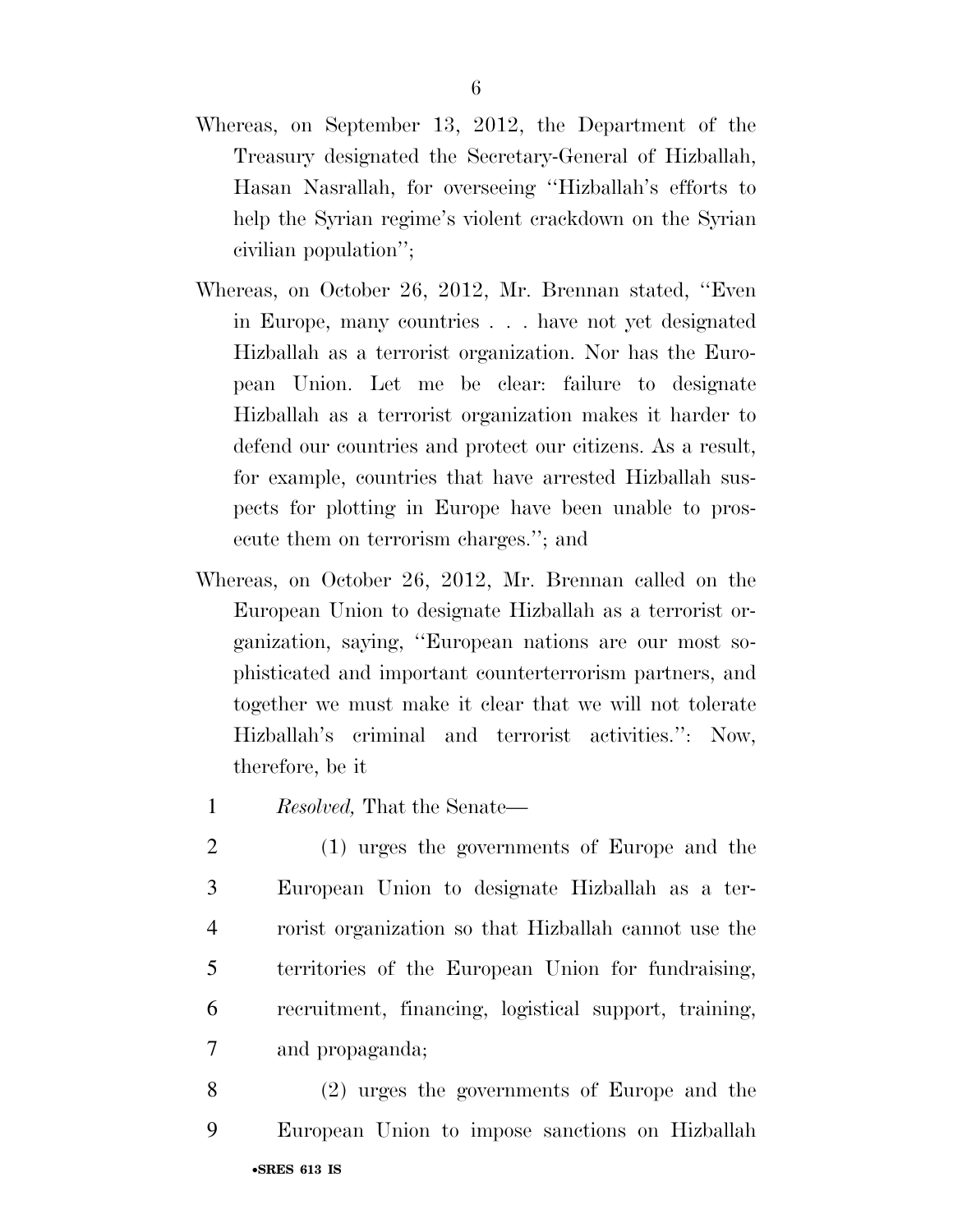for providing material support to Bashar al Assad's ongoing campaign of violent repression against the people of Syria;

 (3) expresses support for the Government of Bulgaria as it conducts an investigation into the July 18, 2012, terrorist attack in Burgas, and ex- presses hope that the investigation can be success- fully concluded and that the perpetrators can be identified as quickly as possible;

 (4) urges the President to provide all necessary diplomatic, intelligence, and law enforcement sup- port to the Government of Bulgaria to investigate 13 the July 18, 2012, terrorist attack in Burgas;

 (5) reaffirms support for the Government of Bulgaria by the United States as a member of the North Atlantic Treaty Organization (NATO), and urges the United States, NATO, and the European Union to work with the Government of Bulgaria to safeguard its territory and citizens from the threat of terrorism; and

 (6) urges the President to make available to European allies and the European public informa-tion about Hizballah's terrorist activities and mate-